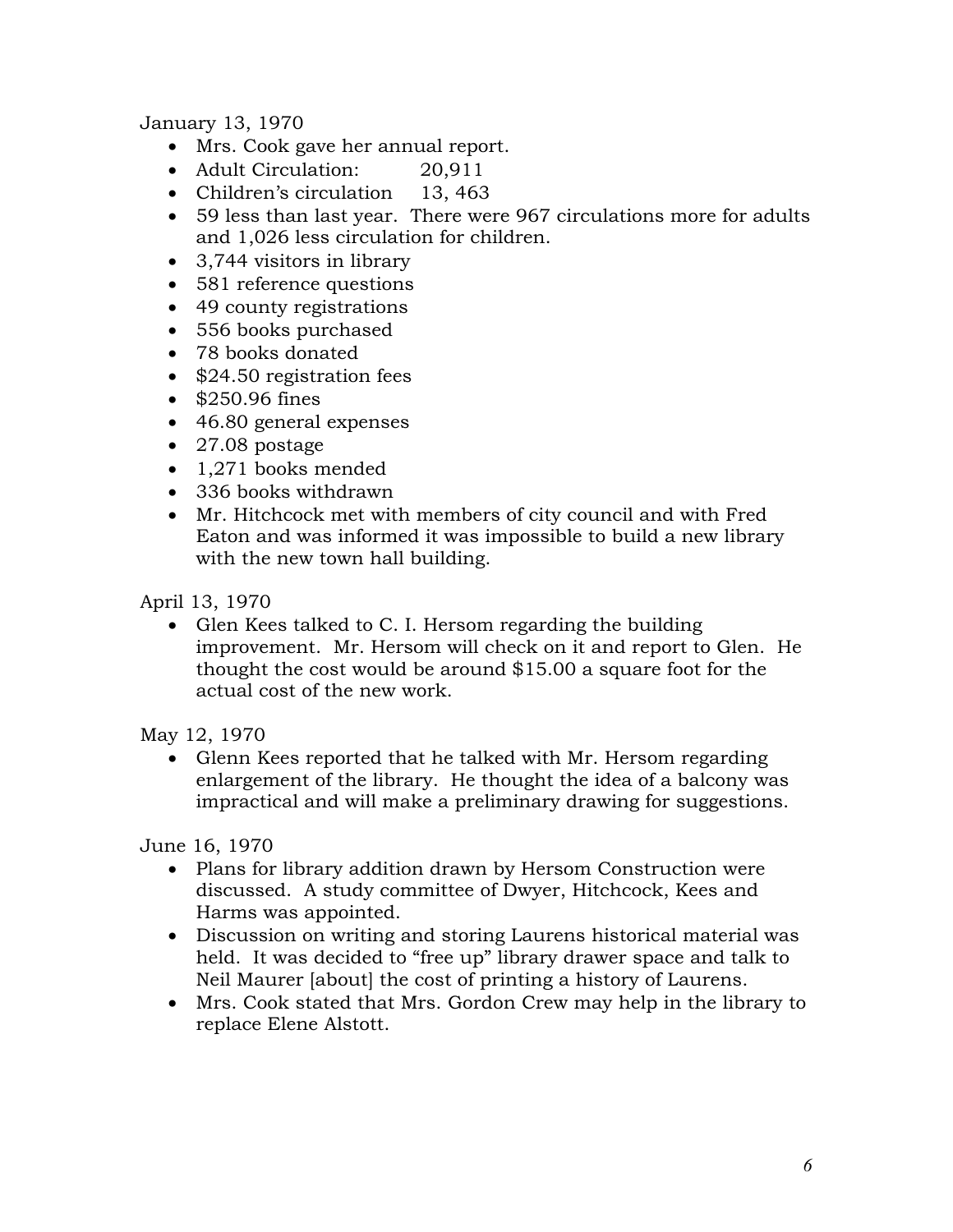February 9, 1971

- Harold Hitchcock and Glenn Kees reviewed the various plans for needed space in the library.
- Mrs. Dwight Oleson is helping in the library while Mrs. Cook is absent due to a broken arm.

October 12, 1971

- Librarian's report showed a circulation of 2,298, decrease of 178.
- Motion carried to send an inquiry to Robert McIntosh, architect, concerning consultation on plan for a library.

December 14, 1971

- Mr. McIntosh telephoned expressing interest in meeting with the board.
- Board is sponsoring the writing of Laurens history. The "Sun" will be brought to the Methodist Church. Ladies will help go through the papers.

March 14, 1972

• In discussion of building needs, the consensus of opinion was that a new, rather than remodeled building is needed. Projected need is 5,000 square feet.

May 9, 1972

- During Library Week there were about 30 visitors a day. Coffee and cookies were served each afternoon.
- The Board decided to have the librarians keep a book of items and books given to the library as memorials.
- It was suggested that Board tour Marcus, Orange City and Sheldon libraries on the next regular meeting day.
- Mrs. Cook reported that Anna Bartley will stop working in the library on June 1, 1972.

June 20, 1972

- Budget for coming year approved at \$9,400.
- Architect firm of Smith, Voorhies & Jensen are to be contacted about the new library building.

July 19, 1972

- Special meeting with Smith, Voorhies & Jensen was held. The fee for a \$125,000 building is \$10,000. The preliminary charges of the architect are \$1500.
- It was moved and seconded to hire this firm to do the preliminary plans at a cost not to exceed \$1,500.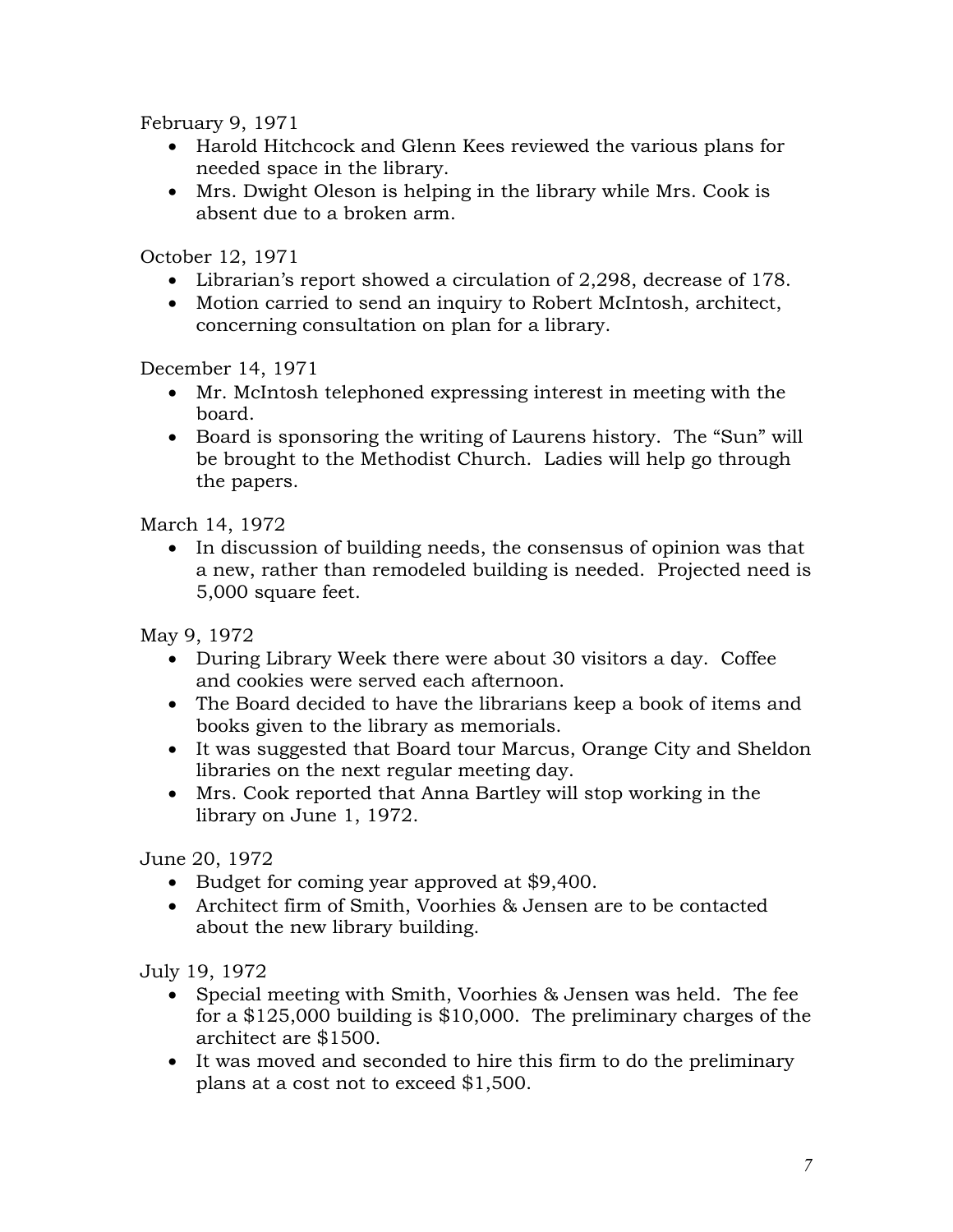September 13, 1972

- A letter was received from State Auditor Smith telling us all books were in order.
- Evelyn Pitluck was elected to serve as secretary to fill out the term of Bertha Olson who resigned from the Board.

November 15, 1972

- Regretfully the Board accepted the letter of resignation received from Harold Hitchcock.
- Lon Bruggeman led the discussion about pros and cons of our new anticipated library. Some of the things mentioned were indooroutdoor carpet; smaller windows to work in with windows in the new town hall; vent in work room; vinyl flooring; plenty of plug-ins; tinted glass.

January 9, 1973

- Circulation for 1972 was 28,971, an increase of 751 over last year.
- Joe Halterman was elected president and Evelyn Pitluck secretarytreasurer.
- It was voted to raise Mrs. Cook's salary to \$2100 since Social Security allows this amount.
- Darrel Oleson's name is to be submitted to Council as a member of the library board to fill unexpired term of Harold Hitchcock.

May 8, 1972

- A letter will be sent to the public regarding plans for building a new library in Laurens. (See copy)
- Mrs. Cook recommended we pay the staff \$1.75 an hour. This motion was made and approved.

June 12, 1972

- Letter read regarding obtaining funds for new library through the Kinney-Lindstrom Fund.
- Due to change from calendar year to fiscal year, the board worked on the budget for the next 18 months.

November 13, 1972

- Reports were given by various board members on meeting with social and civic groups about the new library.
- Jeanne Cowan and Pat Harms got material together to send to the national Register of Historic Places to see if they will give us help to maintain the old library.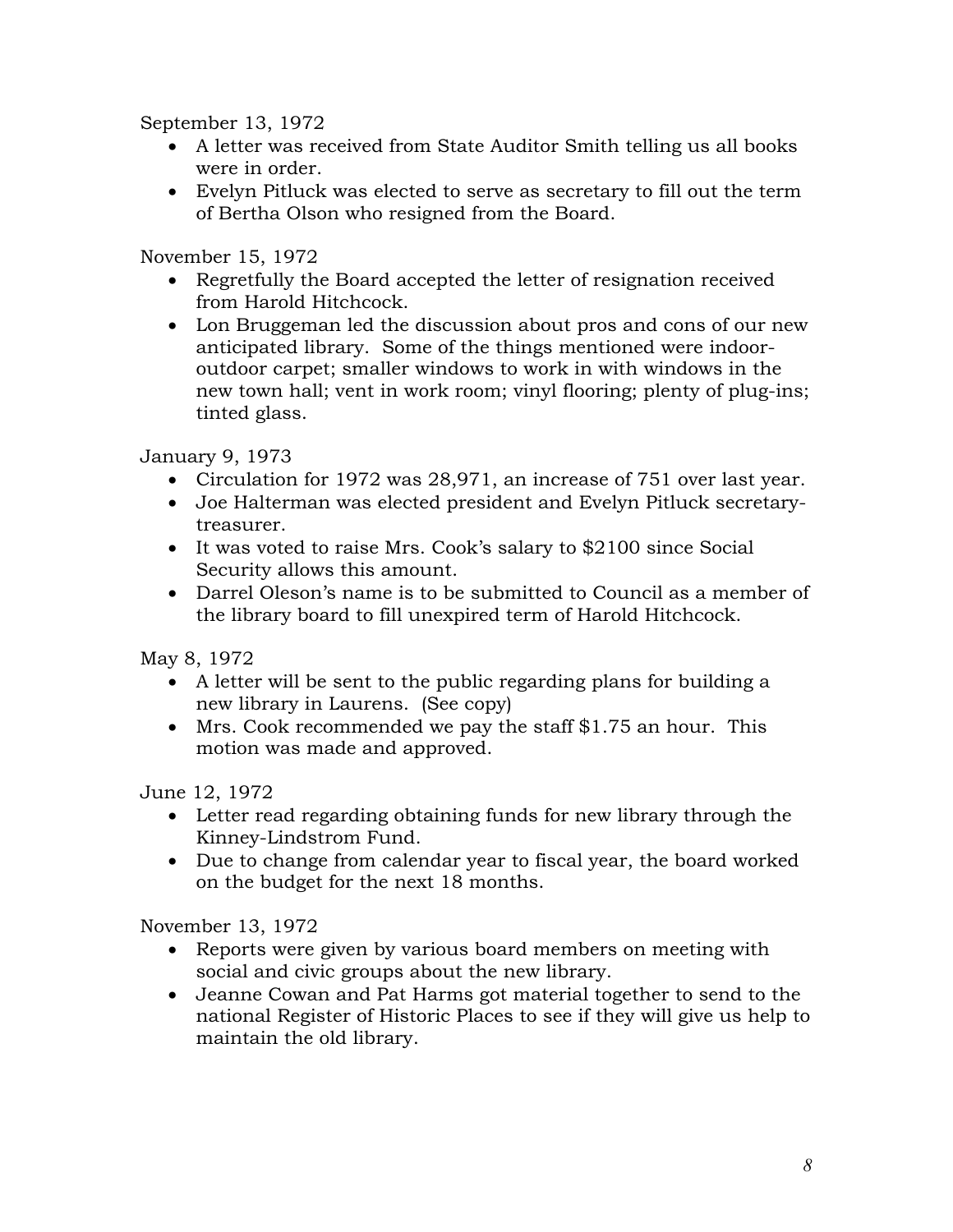December 11, 1973

- Mrs. Cook requested the library close on Friday nights during the winter because of low attendance. Also the library will close the day before Christmas and the day before New Years. Mrs. Cook is thinking of retiring next summer. She has been librarian since 1958.
- Mr. Halterman contacted the architect, who now estimates the cost of the new library to be \$155,000 (increase of \$13,800) due to inflation.

February 12, 1974

- Letter of resignation from Darrell Oleson. Now that he is mayor, he cannot serve on the board.
- Letter of resignation from staff member Theone Harris.

May 14, 1974

- The amount of \$1,716.11 was turned over to the library building fund by Mrs. Dick Rigby and Mrs. Bob Ziegler.
- Library report: 30 books were purchased, five new borrowers in the city and one from the county. The circulation was 1877, 296 less than the previous year.

September 3, 1974 City Council Meeting

 It was moved by Thomas Hakes and seconded by Lester Janssen that the council inform the Library Board, the council is prepared to proceed with the procedure for election for the issuance of bonds for the construction of a new public library. Ayes: Hakes, Halder, Janssen and Pannkuk; Nays: None. The mayor declared the motion duly passed and adopted.

November 12, 1974

 The following notice was given to the Laurens SUN on behalf of the Laurens Library Board. "The overwhelming support of the Laurens Community in the recent vote towards the building of a new Library is greatly appreciated by the members of the Library Board. Our sincere thanks to all of you."

December 4, 1974

- After approval of minutes and bills, the Board met with architects and Mayor Oleson. The discussion centered around the site, trees needed to be removed, and some changes were made both on the exterior and the interior. Everyone was so pleased that we have progressed thus far re the building of our new library.
- We also were very happy to learn that Fred Ekstam was voted in as a new member of our Library Board.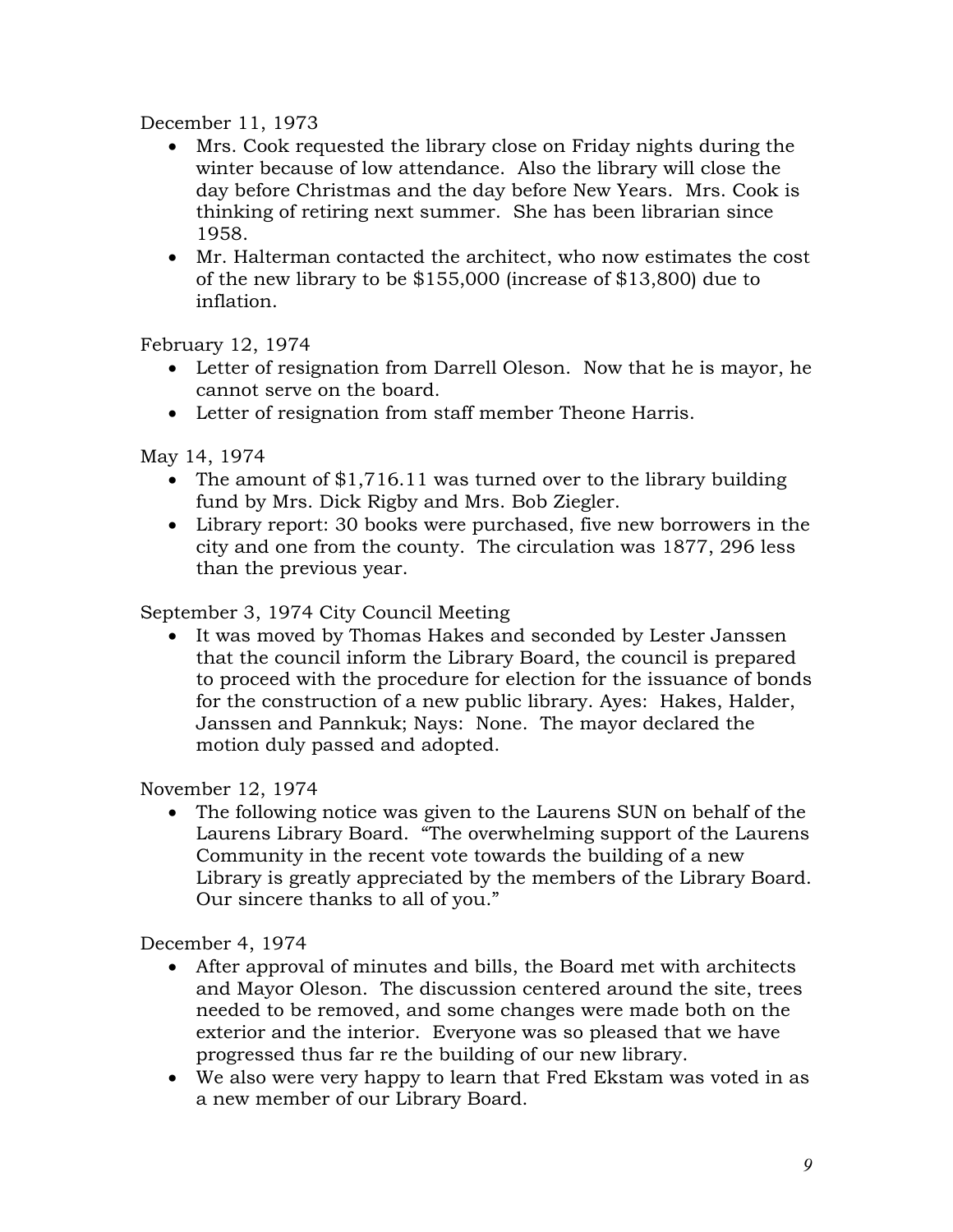### January 15, 1975

 Notes from a letter written to Kinney-Lindstrom Foundation: "Our bond issue for \$150,000 was passed; had several fund raising affairs and a family (Blomgren) donated \$33,000. We would appreciate meeting with you and the members of the foundation in regard to acquiring help in furnishing our library."

# February 15, 1975

 Portion of a letter sent to Mr. Lowell Hall, Kinney-Lindstrom Foundation, Inc.: We were so very pleased to learn that your Board of Trustees granted the Town of Laurens \$15,000 to be used for furnishings and equipment for our new library."

May 13, 1975

 Ground breaking for new library building was held May 7, 1975. See Appendices for picture and description of events.

June-July, 1975

 Many special meetings held for discussion of building project, especially new furnishings and carpeting. A note was added to the minutes of July 1, 1975: Compliment Pat Harms and Jeanne Cowan on the terrific job they did in selecting the furnishings to present to the Board for their final decision.

October 14, 1975

- Monthly payroll was \$383.41.
- "Laurens Sun" is being microfilmed at a cost [of] between \$500- 600; paintings can be rented from the Des Moines Art Center on a monthly basis.
- The Board regrets the passing of Mattie Kruel, who served as a member of the Laurens Library Board for 43 years, from July 11, 1931 until October 1, 1975.

November 10, 1975

- Mrs. Eloise (C.B.) Stewart is present and is now a member of the Laurens Library Board to replace Mattie Kruel.
- Library report: 33 books purchased; 3 donated; 4 worn-out; total circulation 1958, decrease of 306 same month preceding year.

January 13, 1976

- Governor Ray sent word he would be unable to speak at the dedication ceremony. The Bicentennial Commission may present colors at the ceremony.
- Pat Harms reported that LB Compach moveable shelving has been ordered in rust, \$2953.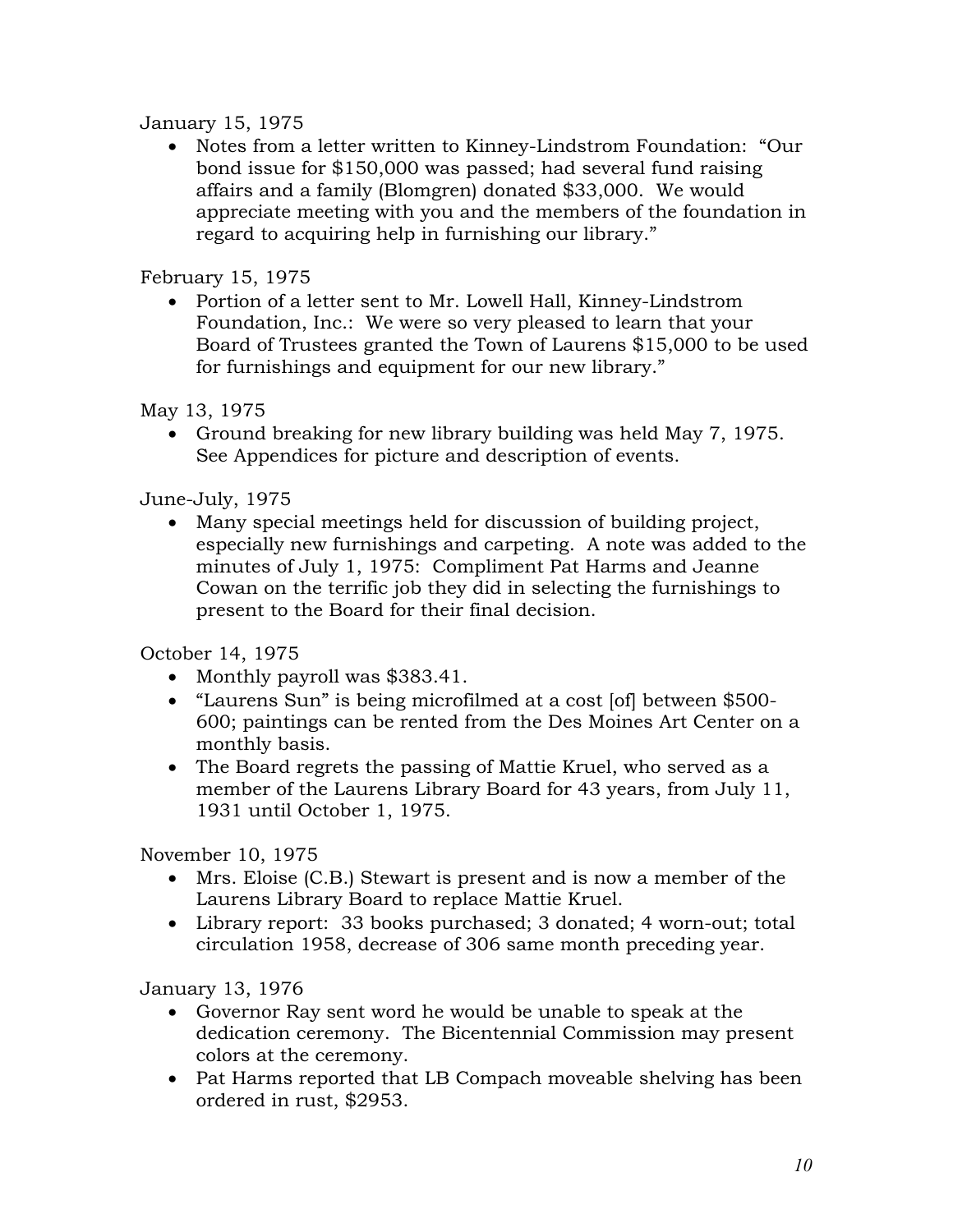- Glenn Kees moved we pay \$32,677.22 to General Business Equipment for furniture less 10% retainee. That will be due when everything is here and unpacked.
- Eloise Stewart will chair a moving committee with Jeanne Cowan, Pat Harms and Earl Dwyer.

February 10, 1976

- This meeting today is the first meeting held in our new Laurens Public Library. And we are all so proud and happy to be here and to view our beautiful surroundings.
- Eloise reported on the moving from the old to the new library. (See Appendices Pages) Eloise thanked the school children over the intercom at school for all the help they extended the day of moving. She also sent in an editorial to the Laurens Sun expressing thanks to everyone that helped. It was suggested that a thank you letter to Lon Bruggeman from the Board be sent to him. (See Appendices Section)
- Library Report: Books loaned--2778, 897 more than a year ago. (New library does a booming book business.)

May 11, 1976

- Dedication of new Laurens Public Library Building was May 2, 1976. (See Appendices)
- Furnishings from the old library were either sold to other libraries, the school, or left for Pocahontas County Historical Society.
- It was suggested that the secretary write thank you notes to Barbara Hartsock for the very lovely sketch she made of the library for our (dedication) program; to David Liljedahl for the fine band music and to the VFW and the Legion for their presentation of the flags.

June 6, 1976

- A letter of resignation was submitted by Evelyn Pitluck. It was accepted by the Board. It was moved that Eloise Stewart be appointed secretary-treasurer to replace Evelyn. The motion was unanimous.
- Pat Harms turned in her letter of resignation from the board. It was accepted by the board.
- It was suggested we send a letter to Leonard Wright, Scoutmaster, thanking him and the scouts for moving the magazines to the new library and trimming the trees around the old library.

July 13, 1976

 Mr. Halterman, Chairman, welcomed Mrs. Chadwick (Sarah) as a new member as of this date.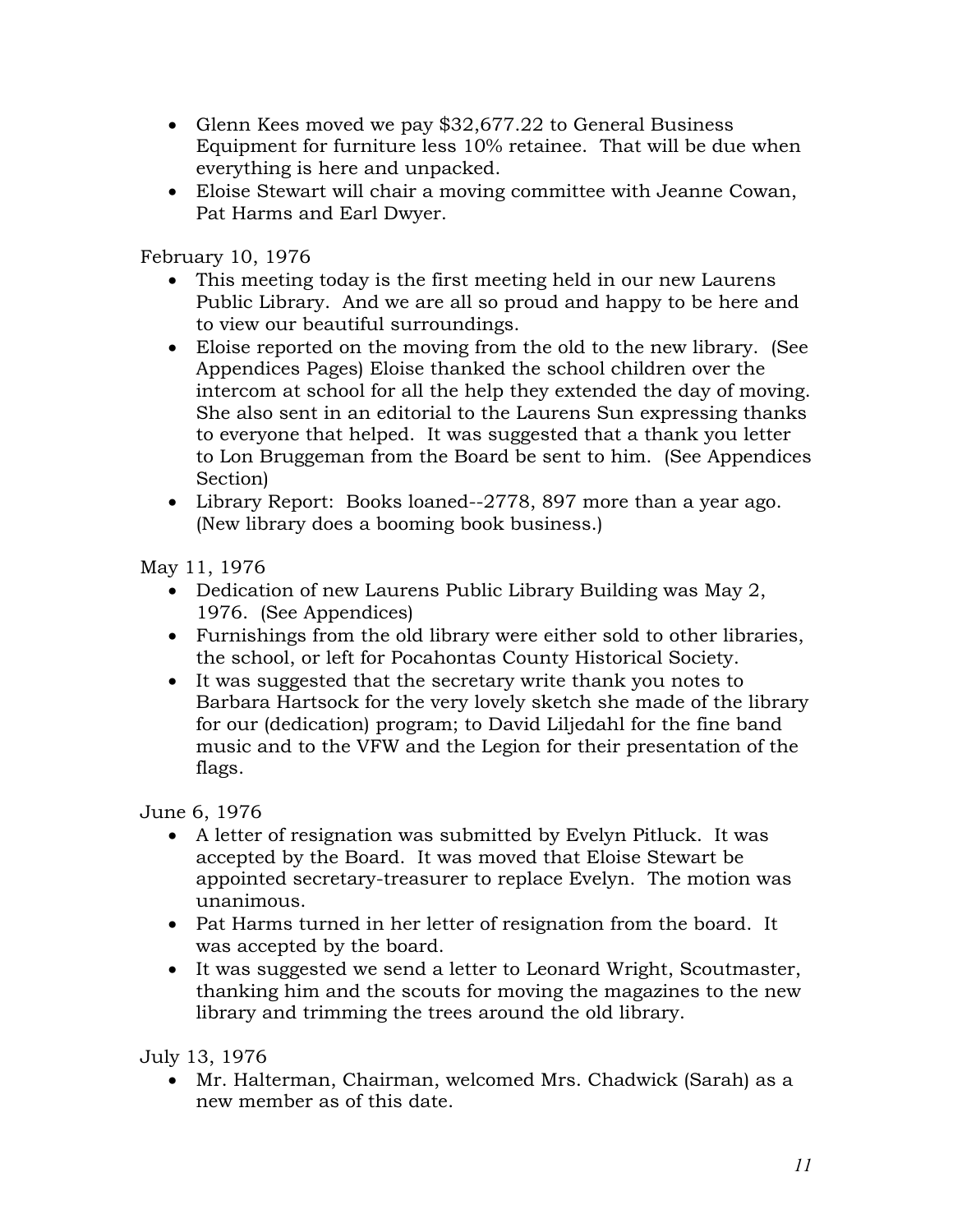- August 10, 1976
- Mr. Halterman opened the meeting and welcomed Rev. Sondrol as a new member of the board as of July 1976.

### September 14, 1976

- Mr. Halterman was asked to read the resignation of Mrs. Hakes (Frances). He then read her bequest of \$3,000 to the library stating her wish the money be deposited in the Laurens State Bank, and all interest be used at the discretion of the board for books, periodicals, etc. Mr. Halterman accepted Mrs. Hakes' resignation with regret. He thanked her for her 50 years of service as of August 1, 1976.
- The secretary was instructed to enter Mrs. Hakes' thinking as to the amount of money she donated. "50 years amounted to 12 meeting yearly at \$5.00 per meeting, thus \$3,000."
- The motion was made to purchase the leather bound book given for Anna and Cecil Bartley be purchased from Monastery Hill Book binders with the words LAURENS PUBLIC LIBRARY GIFTS (on the cover)

October 12, 1976

- Mr. Halterman read Lulu Cook's resignation as librarian as of October 31, 1976. He thanked her for her years of service beginning in 1954.
- After some discussion Rev. Sondrol moved and Earl Dwyer seconded the motion the board hire Mrs. Patricia Harms as librarian at a salary of \$5,500 per year until June 30, 1977 at which time the salary would be reviewed. Motion carried.
- The secretary was instructed to write a thank you to Mrs. Virginia Allen Jensen and her parents for the new picture in the children's division. (A painting by Danish author Ib Spang Olsen in memory of her mother*,* Elsa Erickson Allen (Miss Elsie).

#### November 9, 1976

- Pat Harms gave the librarian's report as follows:
- Nonfiction 310
- Fiction 998
- Juvenile nonfiction 73
- Juvenile fiction 412
- Periodicals 97
- Art Prints 2
- Films  $\sim$  2
- Records 22
- Cassettes 13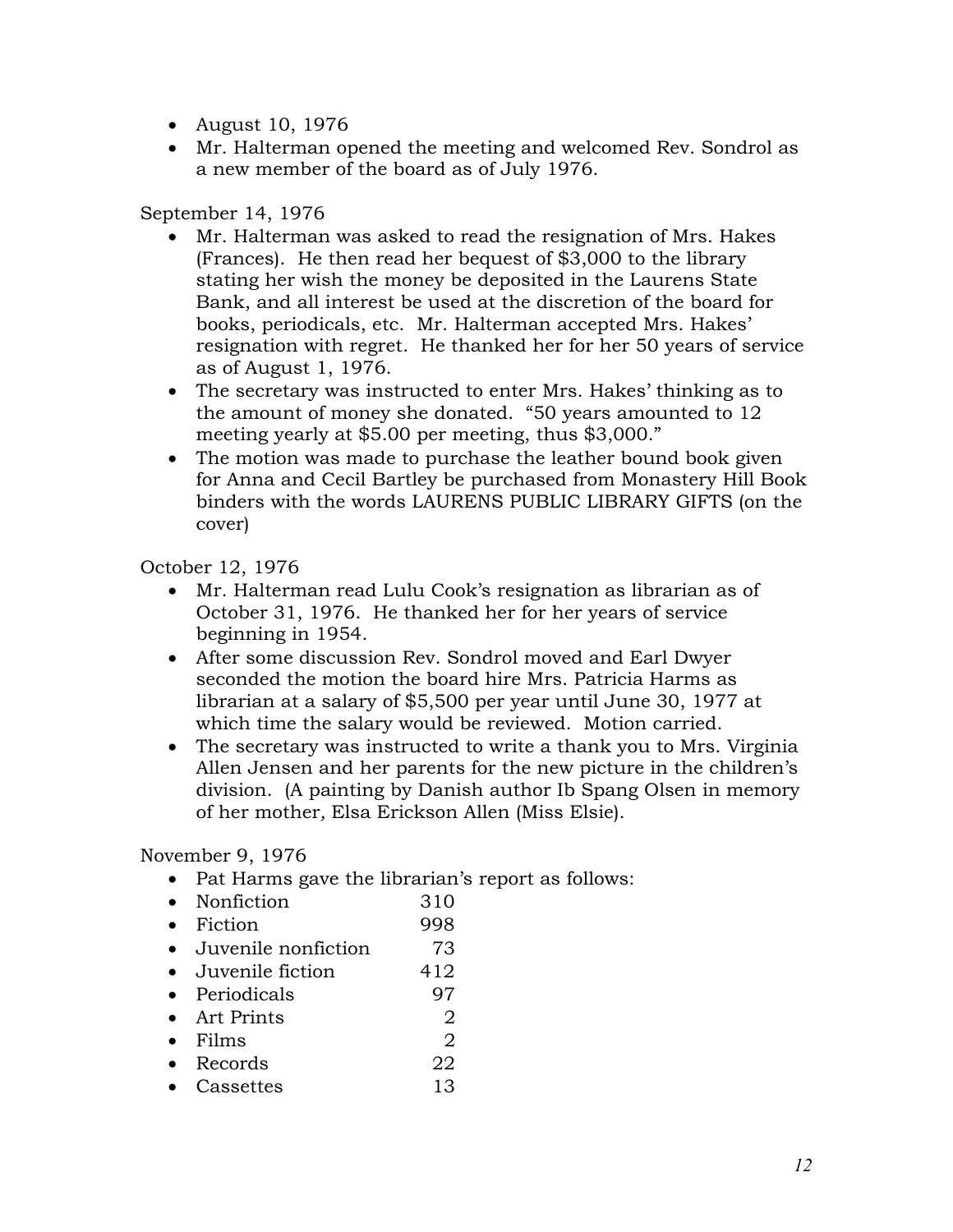- 
- Total 1929 (28 fewer than October  $'75$ )
- Board discussed the plans for the open house, Sunday, November 14, to honor Mrs. Cook and Mrs. Hakes. (See Appendices Pages)

## February 8, 1977

- Mr. Halterman read the final statement from the Library Fund Committee Chairman, Joyce Rigby, which is placed with these minutes. Their final contribution was \$724.31, and closes the account.
- Mr. Halterman reported seeing Mr. Unruh (mayor) concerning the budget (\$19,992) we presented to the city council on Monday, February 7.

March 8, 1977

- The lighting does not seem to be right. Mrs. Harms has called the architect, and has contacted the Keystone Company to have these checked and repaired.
- The City Council cut \$92 from our proposed budget; it now stands at \$19,900.

August 9, 1977

- The vacuum cleaner needs some work. The third table was returned to Bell & Howell. The reader printer is malfunctioning.
- Vacation times were discussed. The motion was made and carried to give Mrs. Harms two weeks paid vacation yearly.

September 13, 1977

- The lighting problem is not solved yet. The vacuum cleaner was repaired. The reader is working, but not the printer.
- Pat asked the members for ideas on Great Books study and to write book reviews for the newspaper.

February 14, 1978

- The budget was discussed due to the City asking we lower it to \$18,000 for 1978-79. It was agreed we go along with the City on this request.
- Still no reply to the lighting problem from the architect firm.

March 14, 1978

- The secretary was instructed to record the death of Earl Dwyer, March 13, 1978. He was a valued member of this Board for 25 years, and contributed greatly to its progress.
- Rev. Sondrol moved and Sara Chadwick seconded a motion to purchase some tools for library use. Cost not to exceed \$25. Motion carried.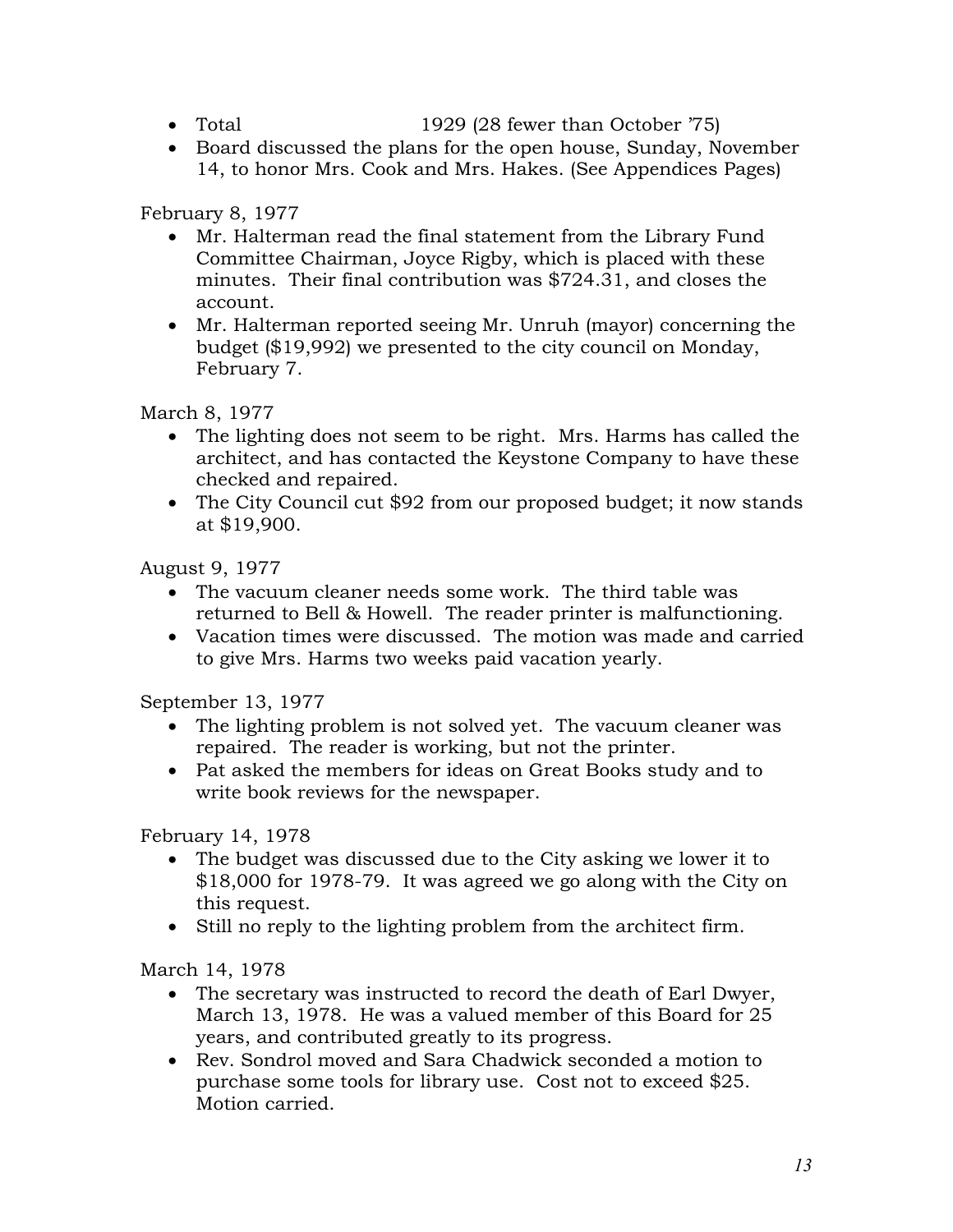June 13, 1978

- Board members are Joe Halterman, Glenn Kees, Rev. Sondrol, Sara Chadwick, Phyliss Hutchinson, Jeanne Cowan, Eloise Stewart and Margaret George.
- Bids from Howard Kaufman and Gerald McDaniel to lower the lights in the building were requested.
- Mrs. Harms explained the offer from the Guthrie Theater of Minneapolis to the Board, asking us to sponsor the group in Laurens in connecting with the school.

July 11, 1978

- Resolution to establish "Miss Elsie's Endowed Books."
- Mrs. Harms reported the Guthrie Theater offering has been booked for January 31, 1979. The "Snoopy" book club has done well. The pre-school story hour attendance has been small. They will meet one more time. Five adults are attending the Beginning Writer's group. She is debating "Saturday Night at the Movies".
- Bid of \$617.50 from Gerald McDaniel was accepted to lower the lights, move a row, and install another row.

August 8, 1978

- The 36 (total will be 50) shares of American Telephone and Telegraph Co. were received from Mr. and Mrs. Byron G. Allen (for Miss Elsie's Endowed Books). Childrens books were received from Virginia Allen Jensen to be place on Miss Elsie's Endowed Book Shelf."
- Mrs. Harms stated Leota Oleson has resigned. June Hopkins also resigned. Leigh and Brenda (high school aides) will soon leave for school. She has hired Bonnie Heetland and Joyce Rigby to replace adults, and Nancy Jeffers as school help.
- On display are Amana photographs and antique banks belonging to Donn Phillips.

October 10, 1978

- Mr. Halterman welcomed James Runneberg as the new member of this Board to finish the term of Earl Dwyer.
- There has been good response to story hour and the movies.

December 12, 1978

 Glenn Kees stated he had enjoyed his years serving on this Board. He tendered his resignation effective January 1, 1979, due to election to county board of supervisors.